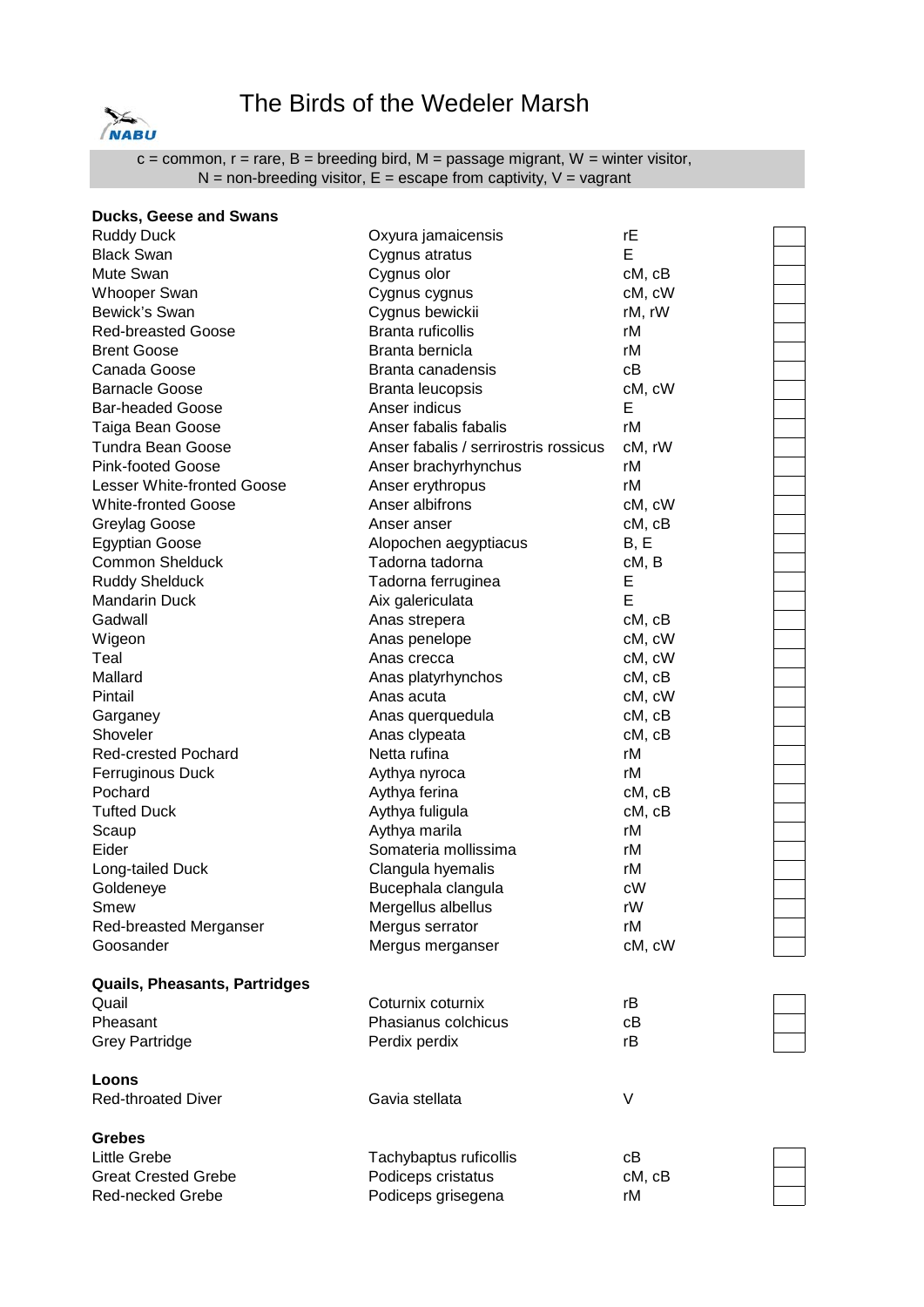| Slavonian Grebe                        | Podiceps auritus         | rM     |
|----------------------------------------|--------------------------|--------|
| <b>Black-necked Grebe</b>              | Podiceps nigricollis     | rM     |
|                                        |                          |        |
| <b>Cormorants</b>                      |                          |        |
| <b>Great Cormorant</b>                 | Phalacrocorax carbo      | сM     |
|                                        |                          |        |
| <b>Ibises and Spoonbills</b>           |                          |        |
| Spoonbill                              | Platalea leucorodia      | rM     |
|                                        |                          |        |
| <b>Herons</b>                          |                          |        |
| <b>Great Bittern</b>                   | Botaurus stellaris       | rM     |
| Cattle Egret                           | <b>Bubulcus ibis</b>     | V      |
|                                        | Casmerodius albus        | сM     |
| <b>Great White Egret</b>               |                          |        |
| Grey Heron                             | Ardea cinerea            | cM, cN |
| Purple Heron                           | Ardea purpurea           | V      |
| Little Egret                           | Egretta garzetta         | rM     |
|                                        |                          |        |
| <b>Storks</b>                          |                          |        |
| <b>Black Stork</b>                     | Ciconia nigra            | rM     |
| <b>White Stork</b>                     | Ciconia ciconia          | сB     |
|                                        |                          |        |
| <b>Osprey, Hawks, Kites and Eagles</b> |                          |        |
| Osprey                                 | <b>Pandion haliaetus</b> | сM     |
| Honey-buzzard                          | Pernis apivorus          | сM     |
| <b>Pallid Harrier</b>                  | Circus macrourus         | V      |
| Hen Harrier                            | Circus cyaneus           | cM, cW |
| Montagu's Harrier                      | Circus pygargus          | сM     |
| Marsh Harrier                          | Circus aeruginosus       | сB     |
| Goshawk                                | Accipiter gentilis       | cW     |
| Sparrowhawk                            | Accipiter nisus          | cM, cW |
| <b>Red Kite</b>                        | Milvus milvus            | сM     |
| <b>Black Kite</b>                      | Milvus migrans           | rM     |
| White-tailed Eagle                     | Haliaeetus albicilla     | cW, cN |
| Rough-legged Buzzard                   | <b>Buteo lagopus</b>     | cW     |
| <b>Common Buzzard</b>                  | Buteo buteo              | сB     |
|                                        |                          |        |
| <b>Falcons</b>                         |                          |        |
| Merlin                                 | Falco columbarius        | rM     |
| Red-footed Falcon                      | Falco vespertinus        | V      |
|                                        | Falco subbuteo           | rM     |
| Hobby                                  |                          |        |
| Peregrine Falcon                       | Falco peregrinus         | cN     |
| Kestrel                                | <b>Falco tinnunculus</b> | сB     |
|                                        |                          |        |
| <b>Bustards</b>                        |                          |        |
| <b>Little Bustard</b>                  | Tetrax tetrax            | V      |
| <b>Cranes and Rails</b>                |                          |        |
|                                        |                          |        |
| Common Crane                           | Grus grus                | сM     |
| Water Rail                             | Rallus aquaticus         | сM     |
| Corn Crake                             | Crex crex                | сB     |
| <b>Spotted Crake</b>                   | Porzana porzana          | rB     |
| Common Moorhen                         | Gallinula chloropus      | rB     |
| <b>Eurasian Coot</b>                   | Fulica atra              | сB     |
|                                        |                          |        |
| <b>Waders, Auks and Gulls</b>          |                          |        |
| Oystercatcher                          | Haematopus ostralegus    | cВ     |
| <b>Common Stilt</b>                    | Himantopus himantopus    | V      |
| Pied Avocet                            | Recurvirostra avosetta   | cM, cB |









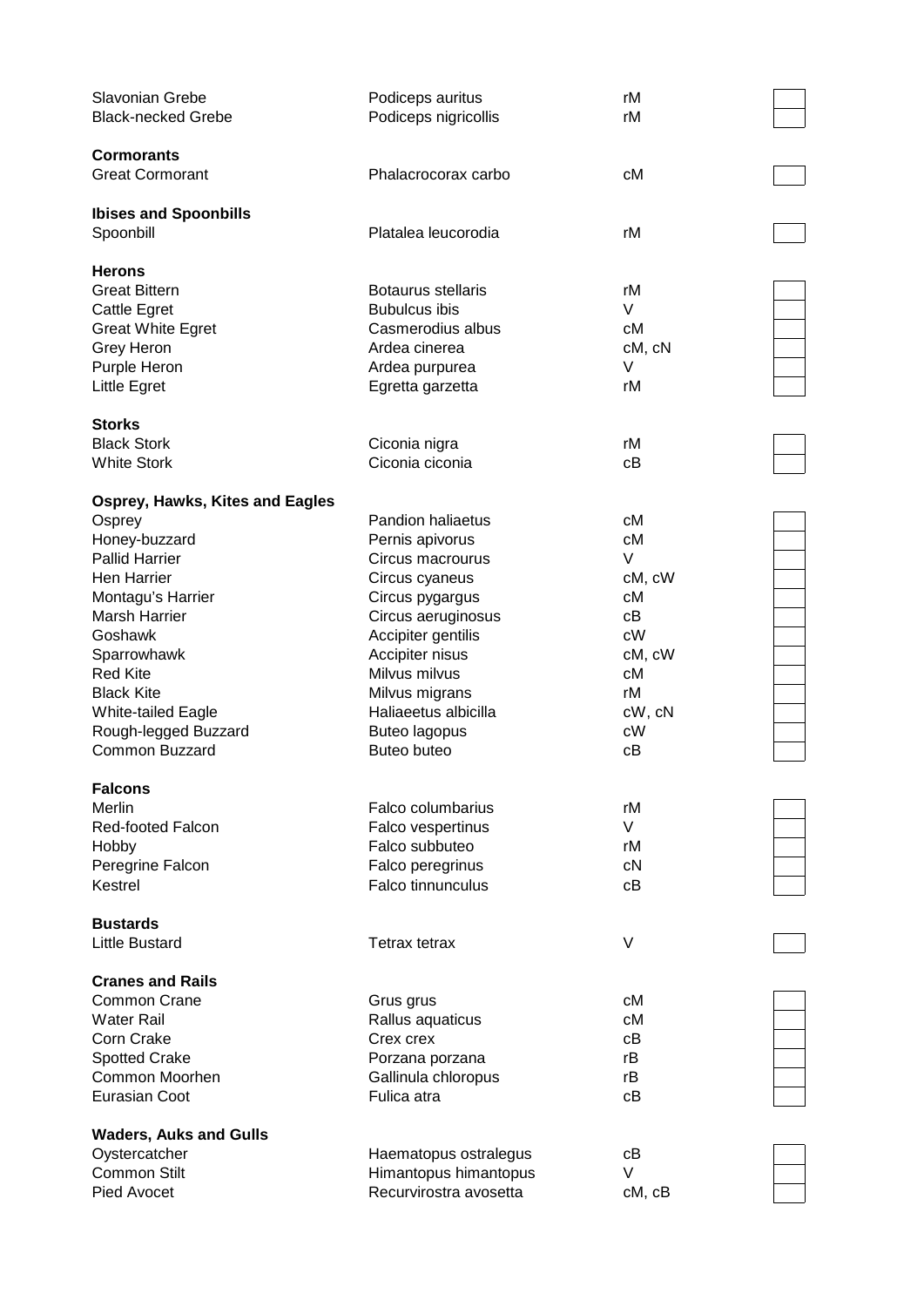| Feral Pigeon                           | Columba livia f. domestica                  | сN       |
|----------------------------------------|---------------------------------------------|----------|
| <b>Pigeons and Doves</b>               |                                             |          |
|                                        |                                             |          |
| Arctic Tern                            | Sterna paradisaea                           | rM       |
| Common Tern                            | Sterna hirundo                              | сM       |
| Sandwich Tern                          | Sterna sandvicensis                         | rM       |
| <b>Black Tern</b>                      | Chlidonias niger                            | сM       |
| White-winged Black Tern                | Chlidonias leucopterus                      | rM       |
| <b>Whiskered Tern</b>                  | Chlidonias hybridus                         | rM       |
| Caspian Tern                           | Hydroprogne caspia                          | rM       |
| Little Tern<br><b>Gull-billed Tern</b> | Sternula albifrons<br>Gelochelidon nilotica | rM<br>rM |
| Lesser Black-backed Gull               | Larus fuscus                                | сM       |
| Caspian Gull                           | Larus cachinnans                            | rM       |
| Yellow-legged Gull                     | Larus michahellis                           | rM       |
| <b>Herring Gull</b>                    | Larus argentatus                            | cM, cW   |
| Glaucous Gull                          | Larus hyperboreus                           | V        |
| <b>Great Black-backed Gull</b>         | Larus marinus                               | cM, cW   |
| Common Gull                            | Larus canus                                 | cM, rB   |
| Mediterranean Gull                     | Larus melanocephalus                        | сM       |
| <b>Black-headed Gull</b>               | Larus ridibundus                            | cM, cW   |
| <b>Little Gull</b>                     | Hydrocoloeus minutus                        | сM       |
| Kittiwake                              | Rissa tridactyla                            | V        |
| Razorbill                              | Alca torda                                  | V        |
| <b>Great Skua</b>                      | Stercorarius skua                           | V        |
| Arctic Skua                            | Stercorarius parasiticus                    | V        |
| Dunlin                                 | Calidris alpina                             | cM, cW   |
| <b>Curlew Sandpiper</b>                | Calidris ferruginea                         | сM       |
| Pectoral Sandpiper                     | Calidris melanotos                          | V        |
| <b>Temminck's Stint</b>                | Calidris temminckii                         | rM       |
| <b>Little Stint</b>                    | Calidris minuta                             | cM       |
| Sanderling                             | Calidris alba                               | rM       |
| Knot                                   | Calidris canutus                            | rM       |
| <b>Broad-billed Sandpiper</b>          | Limicola falcinellus                        | rM       |
| <b>Ruddy Turnstone</b>                 | Arenaria interpres                          | rM       |
| Ruff                                   | Philomachus pugnax                          | cM       |
| <b>Wood Sandpiper</b>                  | Tringa glareola                             | сM       |
| <b>Green Sandpiper</b>                 | Tringa ochropus                             | сM       |
| Greenshank                             | Tringa nebularia                            | сM       |
| Marsh Sandpiper                        | Tringa stagnatilis                          | rM       |
| Common Redshank                        | Tringa totanus                              | cM, cB   |
| Spotted Redshank                       | Tringa erythropus                           | сM       |
| Common Sandpiper                       | Actitis hypoleucos                          | сM       |
| Wilson's Phalarope                     | Phalaropus tricolor                         | V        |
| Red-necked Phalarope                   | Phalaropus lobatus                          | rM       |
| <b>Common Snipe</b>                    | Gallinago gallinago                         | cM, cB   |
| <b>Great Snipe</b>                     | Gallinago media                             | rM       |
| Jack Snipe                             | Lymnocryptes minimus                        | rM       |
| <b>Bar-tailed Godwit</b>               | Limosa lapponica                            | rM       |
| <b>Black-tailed Godwit</b>             | Limosa limosa                               | cM, cB   |
| Curlew                                 | Numenius arquata                            | cM, cW   |
| Whimbrel                               | Numenius phaeopus                           | rM       |
| <b>Kentish Plover</b>                  | Charadrius alexandrinus                     | rM       |
| <b>Ringed Plover</b>                   | Charadrius hiaticula                        | rM       |
| Little Ringed Plover                   | Charadrius dubius                           | cM, rB   |
| Northern Lapwing                       | Vanellus vanellus                           | cM, cB   |
| European Golden Plover                 | Pluvialis apricaria                         | cM, rW   |
| <b>Grey Plover</b>                     | Pluvialis squatarola                        | rM       |

 $\mathbb{R}^n$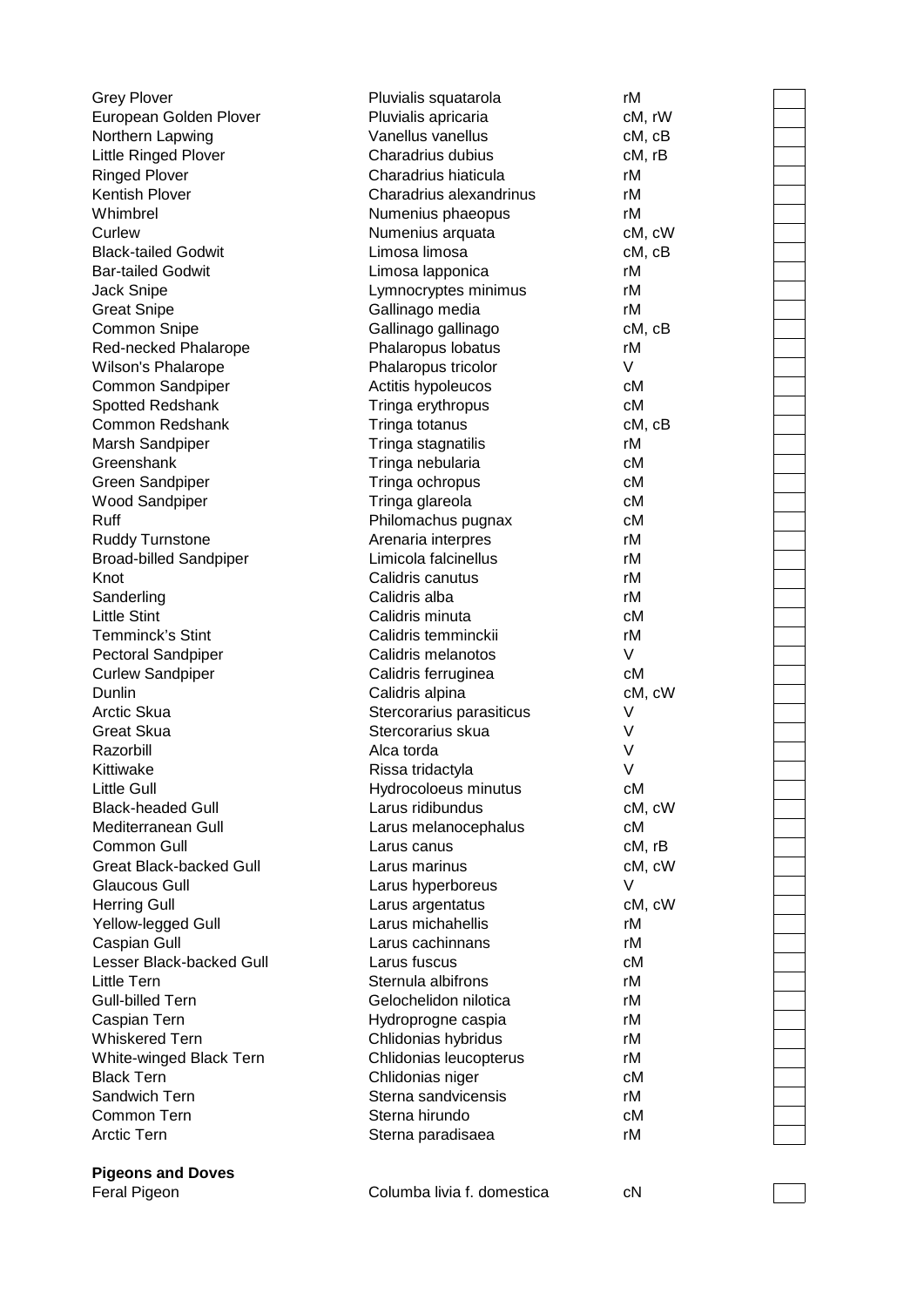| <b>Stock Dove</b><br>Wood Pigeon<br><b>Collared Dove</b><br><b>Turtle Dove</b> | Columba oenas<br>Columba palumbus<br>Streptopelia decaocto<br>Streptopelia turtur | rM<br>cM, cB<br>rM<br>rM |  |
|--------------------------------------------------------------------------------|-----------------------------------------------------------------------------------|--------------------------|--|
| <b>Cuckoos</b><br>Cuckoo                                                       | Cuculus canorus                                                                   | cM, cB                   |  |
| Owls                                                                           |                                                                                   |                          |  |
| <b>Barn Owl</b>                                                                | Tyto alba                                                                         | сM                       |  |
| Long-eared Owl                                                                 | Asio otus                                                                         | cW                       |  |
| Short-eared Owl                                                                | Asio flammeus                                                                     | rM                       |  |
| <b>Swifts</b>                                                                  |                                                                                   |                          |  |
| Swift                                                                          | Apus apus                                                                         | сM                       |  |
| <b>Kingfishers</b>                                                             |                                                                                   |                          |  |
| Kingfisher                                                                     | Alcedo atthis                                                                     | rN                       |  |
| <b>Woodpeckers</b>                                                             |                                                                                   |                          |  |
| Green Woodpecker                                                               | Picus viridis                                                                     | rN                       |  |
| <b>Great Spotted Woodpecker</b>                                                | Dendrocopos major                                                                 | cB                       |  |
| Lesser Spotted Woodpecker                                                      | Dendrocopos minor                                                                 | rN                       |  |
| <b>Songbirds</b>                                                               |                                                                                   |                          |  |
| Golden Oriole                                                                  | Oriolus oriolus                                                                   | rM                       |  |
| <b>Red-backed Shrike</b>                                                       | Lanius collurio                                                                   | rM                       |  |
| <b>Great Grey Shrike</b>                                                       | Lanius excubitor                                                                  | rM                       |  |
| Magpie                                                                         | Pica pica                                                                         | cB                       |  |
| Eurasian Jay                                                                   | Garrulus glandarius                                                               | cB                       |  |
| Jackdaw                                                                        | Coloeus monedula                                                                  | cM, cN                   |  |
| Rook                                                                           | Corvus frugilegus                                                                 | cW                       |  |
| <b>Carrion Crow</b><br><b>Hooded Crow</b>                                      | Corvus corone<br>Corvus cornix                                                    | cB<br>rW                 |  |
| Common Raven                                                                   | Corvus corax                                                                      | cN                       |  |
| <b>Penduline Tit</b>                                                           | Remiz pendulinus                                                                  | rM                       |  |
| <b>Blue Tit</b>                                                                | Cyanistes caeruleus                                                               | cB                       |  |
| <b>Great Tit</b>                                                               | Parus major                                                                       | cB                       |  |
| <b>Coal Tit</b>                                                                | Periparus ater                                                                    | rM                       |  |
| Marsh Tit                                                                      | Poecile palustris                                                                 | rB                       |  |
| <b>Willow Tit</b>                                                              | Poecile montanus                                                                  | rB                       |  |
| <b>Greater Short-toed Lark</b>                                                 | Calandrella brachydactyla                                                         | V                        |  |
| Woodlark                                                                       | Lullula arborea                                                                   | rM                       |  |
| <b>Skylark</b>                                                                 | Alauda arvensis                                                                   | cM, cB                   |  |
| Shorelark                                                                      | Eremophila alpestris                                                              | rM                       |  |
| <b>Sand Martin</b>                                                             | Riparia riparia                                                                   | cM                       |  |
| <b>Barn Swallow</b>                                                            | Hirundo rustica                                                                   | cM, cB                   |  |
| House Martin                                                                   | Delichon urbicum                                                                  | cM, cB                   |  |
| <b>Bearded Tit</b>                                                             | Panurus biarmicus                                                                 | rM                       |  |
| Long-tailed Tit                                                                | Aegithalos caudatus                                                               | cN                       |  |
| <b>Willow Warbler</b>                                                          | Phylloscopus trochilus                                                            | cM, cB                   |  |
| Chiffchaff                                                                     | Phylloscopus collybita                                                            | cM, cB                   |  |
| Grasshopper Warbler                                                            | Locustella naevia                                                                 | cM, cB                   |  |
| <b>River Warbler</b>                                                           | Locustella fluviatilis                                                            | rM                       |  |
| Savi's Warbler                                                                 | Locustella luscinioides                                                           | rM                       |  |
| Sedge Warbler                                                                  | Acrocephalus schoenobaenus                                                        | cM, cB                   |  |
| Marsh Warbler                                                                  | Acrocephalus palustris                                                            | cM, cB                   |  |
| <b>Reed Warbler</b>                                                            | Acrocephalus scirpaceus                                                           | cM, cB                   |  |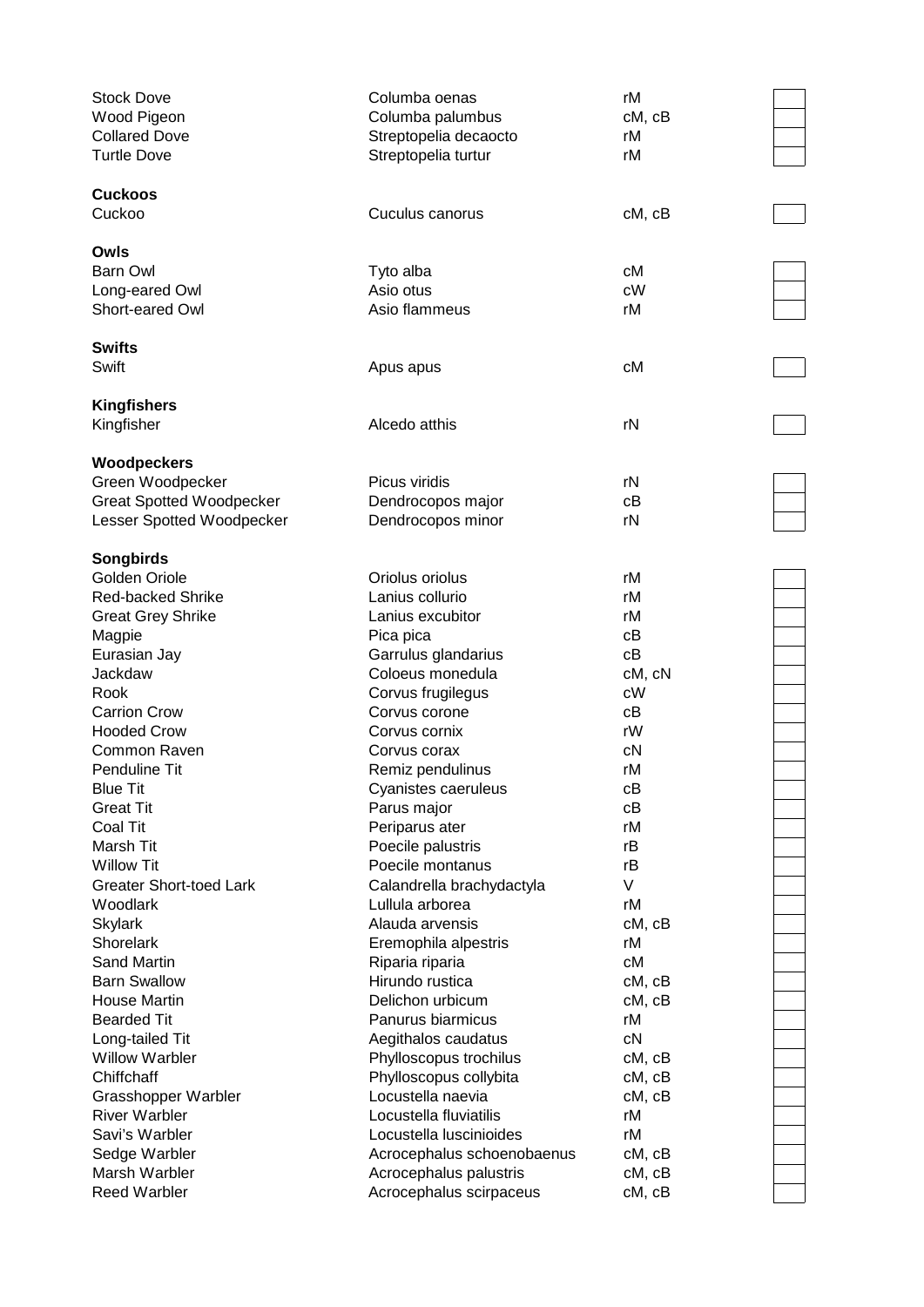| <b>Great Reed Warbler</b>                    | Acrocephalus arundinaceus                                 | rM           |
|----------------------------------------------|-----------------------------------------------------------|--------------|
| <b>Icterine Warbler</b>                      | Hippolais icterina                                        | rB           |
| <b>Blackcap</b>                              | Sylvia atricapilla                                        | cM, cB       |
| Garden Warbler                               | Sylvia borin                                              | cM, cB       |
| Lesser Whitethroat                           | Sylvia curruca                                            | cM, cB       |
| Common Whitethroat                           | Sylvia communis                                           | cM, cB       |
| Goldcrest                                    | Regulus regulus                                           | сM           |
| Firecrest                                    | Regulus ignicapillus                                      | rM           |
| <b>Bohemian Waxwing</b>                      | Bombycilla garrulus                                       | rW           |
| Nuthatch                                     | Sitta europaea                                            | rM           |
| Common Treecreeper                           | Certhia familiaris                                        | rM           |
| Short-toed Treecreeper                       | Certhia brachydactyla                                     | cВ           |
| Wren                                         | Troglodytes troglodytes                                   | cB           |
| Starling                                     | Sturnus vulgaris                                          | cM, cB       |
| Mistle Thrush                                | Turdus viscivorus                                         | rM, rB       |
| <b>Ring Ouzel</b>                            | Turdus torquatus                                          | rM           |
| <b>Blackbird</b>                             | Turdus merula                                             | cB           |
| Fieldfare                                    | Turdus pilaris                                            | cM, cW       |
| Song Thrush                                  | Turdus philomelos                                         | cM, cB       |
| Redwing                                      | Turdus iliacus                                            | cM, cW       |
| Spotted Flycatcher                           | Muscicapa striata                                         | cВ           |
| Pied Flycatcher                              | Ficedula hypoleuca                                        | rM           |
| Whinchat                                     | Saxicola rubetra                                          | rM           |
| European Stonechat                           | Saxicola rubicola                                         | rM, rB       |
| Robin                                        | Erithacus rubecula                                        | cM, cB       |
| Common Nightingale                           | Luscinia megarhynchos                                     | rM           |
| <b>Bluethroat</b>                            | Luscinia svecica                                          | cВ           |
| <b>Black Redstart</b>                        | Phoenicurus ochruros                                      | cВ           |
| <b>Common Redstart</b>                       | Phoenicurus phoenicurus                                   | cВ           |
| Wheatear                                     | Oenanthe oenanthe                                         | сM           |
| <b>Dunnock</b>                               | Prunella modularis                                        | cM, cB       |
| <b>House Sparrow</b>                         | Passer domesticus                                         | cВ           |
| <b>Tree Sparrow</b>                          | Passer montanus                                           | сB           |
| <b>Tree Pipit</b>                            | Anthus trivialis                                          | сM           |
| <b>Meadow Pipit</b>                          | Anthus pratensis                                          | cM, cB       |
| <b>Red-throated Pipit</b>                    | Anthus cervinus                                           | rM           |
| <b>Water Pipit</b>                           | Anthus spinoletta                                         | cM, rW       |
| <b>Rock Pipit</b>                            | Anthus petrosus                                           | rW           |
| <b>Grey Wagtail</b>                          | Motacilla cinerea                                         | rM           |
| <b>Blue-headed Yellow Wagtail</b>            | Motacilla flava flava                                     | cM, cB       |
| <b>British Yellow Wagtail</b>                | Motacilla flava flavissima                                | rM           |
| Grey-headed Yellow Wagtail                   | Motacilla flava thunbergi                                 | сM           |
| White Wagtail                                | Motacilla alba                                            | cM, cB       |
|                                              | Motacilla (alba) yarrellii                                | rM           |
| Pied Wagtail<br>Chaffinch                    | Fringilla coelebs                                         |              |
|                                              |                                                           | cM, cB<br>сM |
| <b>Brambling</b><br>Hawfinch                 | Fringilla montifringilla<br>Coccothraustes coccothraustes | rМ           |
|                                              |                                                           |              |
| <b>Bullfinch</b><br><b>Scarlet Rosefinch</b> | Pyrrhula pyrrhula                                         | rN<br>rM     |
|                                              | Carpodacus erythrinus                                     |              |
| Serin                                        | Serinus serinus                                           | rM           |
| <b>Common Crossbill</b>                      | Loxia curvirostra                                         | rM           |
| Greenfinch                                   | Carduelis chloris                                         | cB           |
| Goldfinch                                    | Carduelis carduelis                                       | cM, cB       |
| Siskin                                       | Carduelis spinus                                          | cM, cW       |
| Linnet                                       | Carduelis cannabina                                       | cM, cB       |
| Twite                                        | Carduelis flavirostris                                    | cM, cW       |
| Common Redpoll                               | Carduelis flammea                                         | cM, rB       |
| <b>Lapland Bunting</b>                       | Calcarius Iapponicus                                      | rM           |